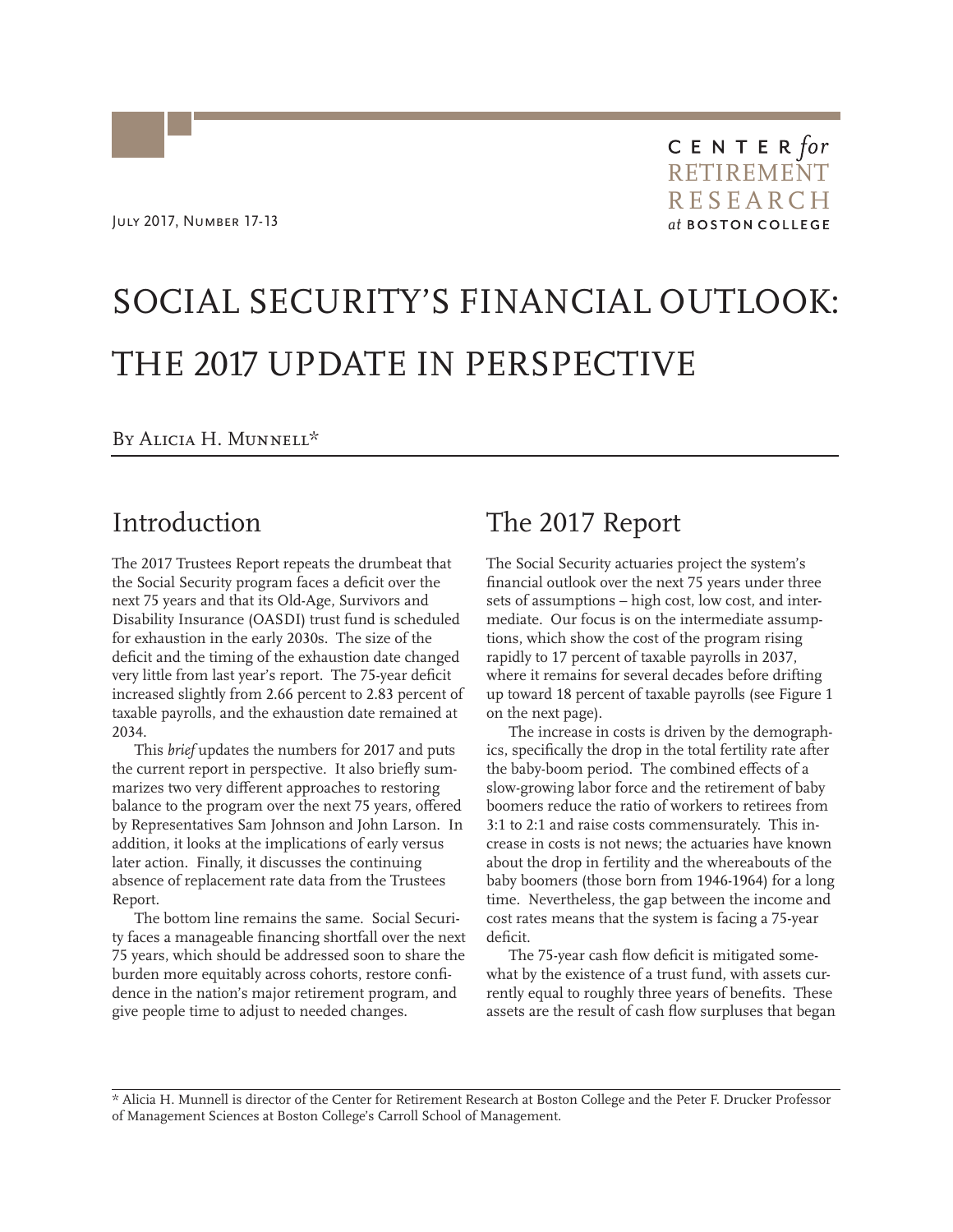Figure 1. Projected Social Security Income and Cost Rates, as a Percentage of Taxable Payroll, 1990-2091



in response to reforms enacted in 1983. Before the Great Recession, these cash flow surpluses were expected to continue for several years, but the recessioninduced decline in payroll taxes and uptick in benefit claims accelerated that process to cause the cost rate to exceed the income rate in 2010 (see Table 1).

| Table 1. Key Dates for Social Security Trust Fund     |                          |  |  |
|-------------------------------------------------------|--------------------------|--|--|
| Event                                                 | 2013 2014 2015 2016 2017 |  |  |
| First year outgo exceeds<br>income excluding interest | 2010 2010 2010 2010 2010 |  |  |
| First year outgo exceeds<br>income including interest | 2021 2020 2020 2020 2021 |  |  |
| Year trust fund assets are<br>exhausted               | 2033 2033 2034 2034 2034 |  |  |

*Source: 2013-2017 Social Security Trustees Reports.*

This shift from annual surplus to deficit means that Social Security is tapping the interest on trust fund assets to cover benefits sooner than anticipated. And, in 2021, taxes and interest will fall short of annual benefit payments. At this time, the government will be required to begin drawing down trust fund assets to meet benefit commitments. The trust fund is then projected to be exhausted in 2034, the same year as in the last Trustees Report.

The exhaustion of the trust fund does not mean that Social Security is "bankrupt." Payroll tax revenues keep rolling in and can cover about 75 percent of currently legislated benefits over the remainder of the projection period. Relying on only current tax revenues, however, means that the replacement rate – benefits relative to pre-retirement earnings – for the typical age-65 worker would drop from 36 percent to 27 percent (see Figure 2) – a level not seen since the 1950s. (Note that the replacement rate for those claiming at age 65 is already scheduled to decline from 39 percent today to 36 percent because of the ongoing increase in the Full Retirement Age from 65 to 67 that was enacted in 1983.)



Moving from cash flows to the 75-year deficit requires calculating the difference between the present discounted value of scheduled benefits and the present discounted value of future taxes plus the assets in the trust fund. This calculation shows that Social Security's long-run deficit is projected to equal 2.83 percent of covered payroll earnings. That figure means that if payroll taxes were raised immediately by 2.83 percentage points – 1.42 percentage points each for the employee and the employer – the government would be able to pay the current package of benefits for everyone who reaches retirement age through 2091, with a one-year reserve at the end.

At this point in time, solving the 75-year funding gap is not the end of the story in terms of required tax increases. Once the ratio of retirees to workers stabilizes and costs remain relatively constant as a percent-

#### Figure 2. Replacement Rate for the Medium Earner at Age 65 from Existing Revenues, 2010-2090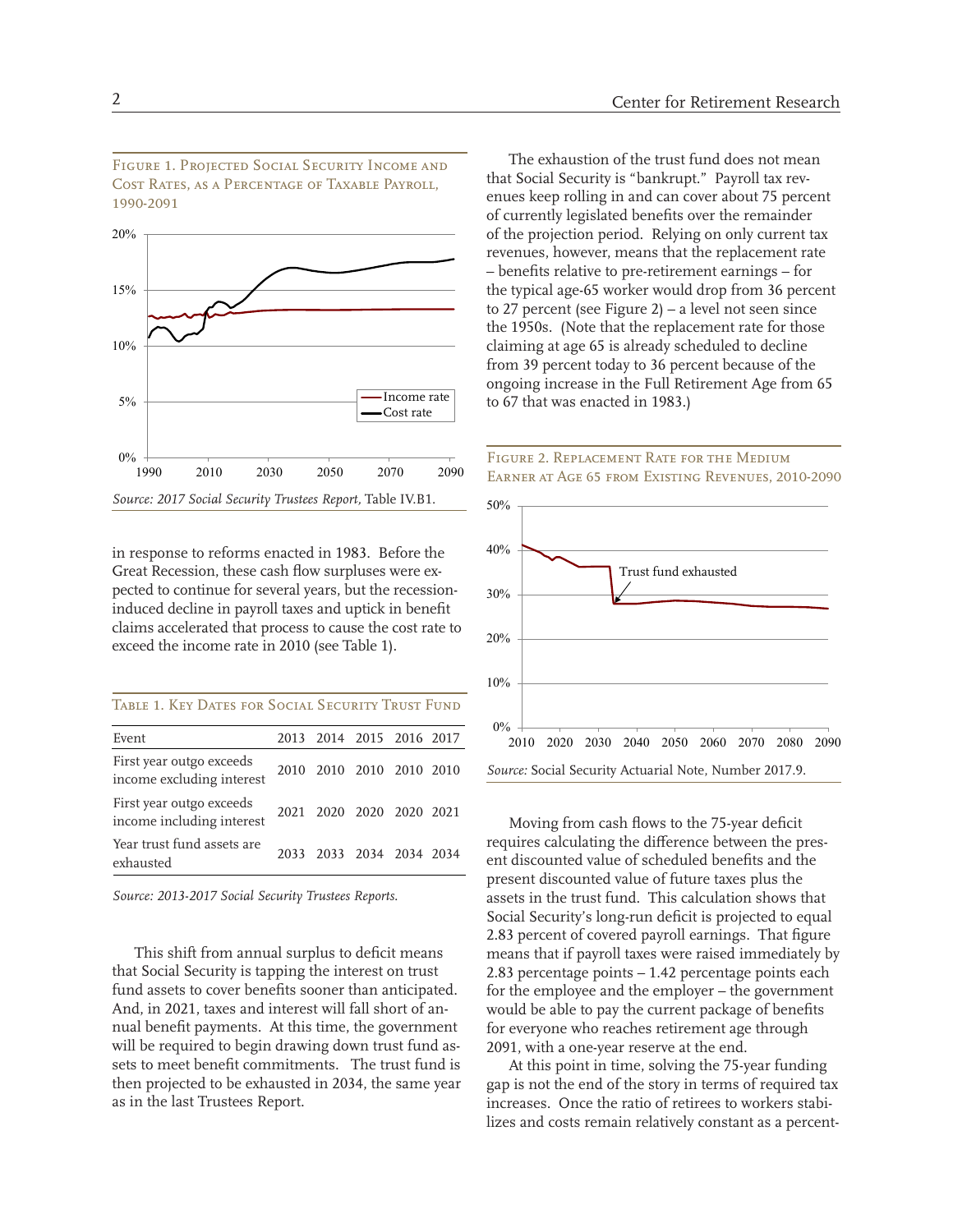age of payroll, any solution that solves the problem for 75 years will more or less solve the problem permanently. But, during this period of transition, any package that restores balance only for the next 75 years will show a deficit in the following year as the projection period picks up a year with a large negative balance. Policymakers generally recognize the effect of adding deficit years to the valuation period, and many advocate a solution that involves "sustainable solvency," in which the ratio of trust fund assets to outlays is either stable or rising in the 76th year. Realistically, eliminating the 75-year shortfall should probably be viewed as the first step toward long-run solvency.

Some commentators report Social Security's financial shortfall over the next 75 years in terms of dollars – \$12.5 trillion. Although this number appears very large, the economy will also be growing. So dividing this number – plus a one-year reserve – by taxable payroll over the next 75 years brings us back to the 2.83 percent-of-payroll deficit discussed above (see Table 2). The 200 person of payton action also associates to the mission on Social Security Reform (often referred to as

#### Table 2. Social Security's Financing Shortfall, 2016-2091

|           | Present              | As a percentage of |         |
|-----------|----------------------|--------------------|---------|
| Period    | value<br>(trillions) | Taxable<br>payroll | GDP     |
| 2017-2091 | $$12.5*$             | 2.7%               | $0.9\%$ |
|           |                      |                    |         |

\* Adding \$766 billion required for a one-year reserve cushion brings the deficit to 2.83 percent.

*Source: 2017 Social Security Trustees Report,* Table IV.B6.

The Trustees also report Social Security's shortfall as a percentage of Gross Domestic Product (GDP). The cost of the program is projected to rise from about 5 percent of GDP today to about 6 percent of GDP as the baby boomers retire (see Figure 3). The reason why costs as a percentage of GDP more or less stabilize – while costs as a percentage of taxable payroll keep rising – is that taxable payroll is projected to decline as a share of total compensation due to continued growth in health and retirement benefits.

# The 2017 Report in Perspective

The continued shortfall is in sharp contrast to the projection of a 75-year balance in 1983 when Congress enacted the recommendations of the National Com-

#### FIGURE 3. SOCIAL SECURITY COSTS AS A PERCENTAGE OF Taxable Payroll and GDP, 1990-2091



the Greenspan Commission). Almost immediately after the 1983 legislation, however, deficits appeared and increased markedly in the early 1990s (see Figure 4).

Figure 4. Social Security's 75-Year Deficit as a



In the 1983 Report, the Trustees projected a 75 year actuarial surplus of 0.02 percent of taxable payroll; the 2017 Trustees project a deficit of 2.83 percent. Table 3 (on the next page) shows the reasons for this swing. Leading the list is the impact of changing the valuation period. That is, the 1983 Report looked at the system's finances over the period 1983-2057; the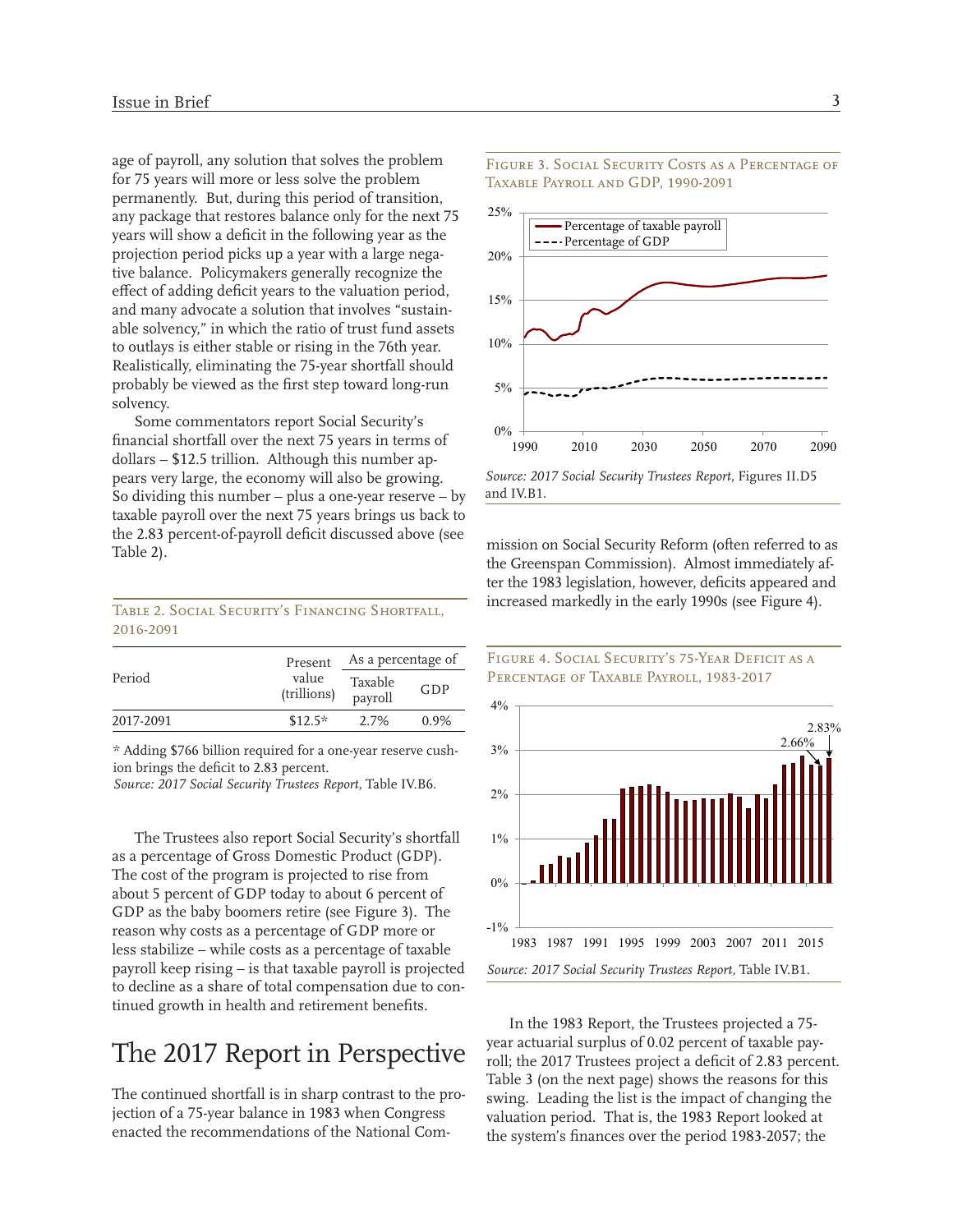projection period for the 2017 Report is 2017-2091. Each time the valuation period moves out one year, it picks up a year with a large negative balance.

Table 3. Reasons for Change in the Actuarial Deficit, 1983-2017

| Item                      | Change |
|---------------------------|--------|
| Actuarial balance in 1983 | 0.02%  |
|                           |        |

#### **Changes in actuarial balance due to:**

| Valuation period                  | $-1.97$ |
|-----------------------------------|---------|
| Economic data and assumptions     | $-0.93$ |
| Disability data and assumptions   | $-0.66$ |
| Other factors*                    | $-0.03$ |
| Legislation/regulation            | 0.19    |
| Demographic data and assumptions  | 0.20    |
| Methods and programmatic data     | 0.35    |
|                                   |         |
| Total change in actuarial balance | $-2.85$ |
| Actuarial balance in 2017         | $-2.83$ |

\* Discrepancies due to rounding.

*Source:* Author's calculations based on earlier analysis by John Hambor, recreated and updated from *1983-2017 Social Security Trustees Reports.*

A worsening of economic assumptions – primarily a decline in assumed productivity growth and the impact of the Great Recession – has also contributed to the increase in the deficit. Another contributor to the increased actuarial deficit over the past 34 years has been increases in disability rolls.

Offsetting the negative factors has been a reduction in the actuarial deficit due to changes in demographic assumptions – primarily higher mortality for women. Legislative and regulatory changes have also had a positive impact on the system's finances. For example, the passage of the Affordable Care Act in 2010 was assumed to reduce Social Security's 75-year deficit by 0.14 percent, mainly through an expected increase in taxable wages as a number of provisions were expected to slow the rate of growth in the cost of employer-sponsored group health insurance. Methodological improvements had the largest positive effect on the 75-year outlook.

Between 2016 and 2017, in the absence of any other changes, the OASDI deficit would have increased by 0.05 percentage points as a result of including the

large negative balance for 2091 in the calculation. But a number of other changes also occurred to bring the total increase in the 75-year deficit to 0.17 percent of taxable payrolls.

- Economic Assumptions (0.08): The real-wage growth assumption was lowered because the Centers on Medicare and Medicaid Services reported faster-than-expected growth in employer-sponsored group health insurance premiums, which means that a smaller share of total compensation will be subject to the payroll tax. In addition, continuing weak growth in labor productivity reduced projections of potential GDP.
- Demographic Assumptions (0.03): The relatively small impact of demographic changes is due to offsetting changes. On the one hand, lower assumed birth rates in the near term (based on updated data) and updates to historical population data increased the long-term deficit. On the other hand, higher assumed death rates (based on updated data) reduced the future beneficiary population and improved the outlook. The assumption that parts of President Obama's 2014 executive actions on immigration will not be implemented also had a positive but negligible effect on the outlook.
- Methodological and Programmatic Data (0.04): Seven different methodological and programmatic changes also increased the long-term deficit.
- Disability Assumptions (-0.03): Recent data have shown significantly lower levels of disability applications and awards than expected in last year's report. Incorporating these changes improved the long-term outlook.

# Current Issues

Increasing recognition that Social Security's financing gap needs to be addressed has led to a number of legislative proposals. Two recent proposals that provide "bookends" for the range of possibilities are those from Representative Sam Johnson (R-TX), Chairman of the House Ways and Means Social Security Subcommittee, and Representative John Larson (D-CT), Ranking Member of that Subcommittee. These proposals are discussed below. Two other topics covered are the merits of making changes sooner rather than later and the continued absence of Social Security replacement rate data from the Trustees Report.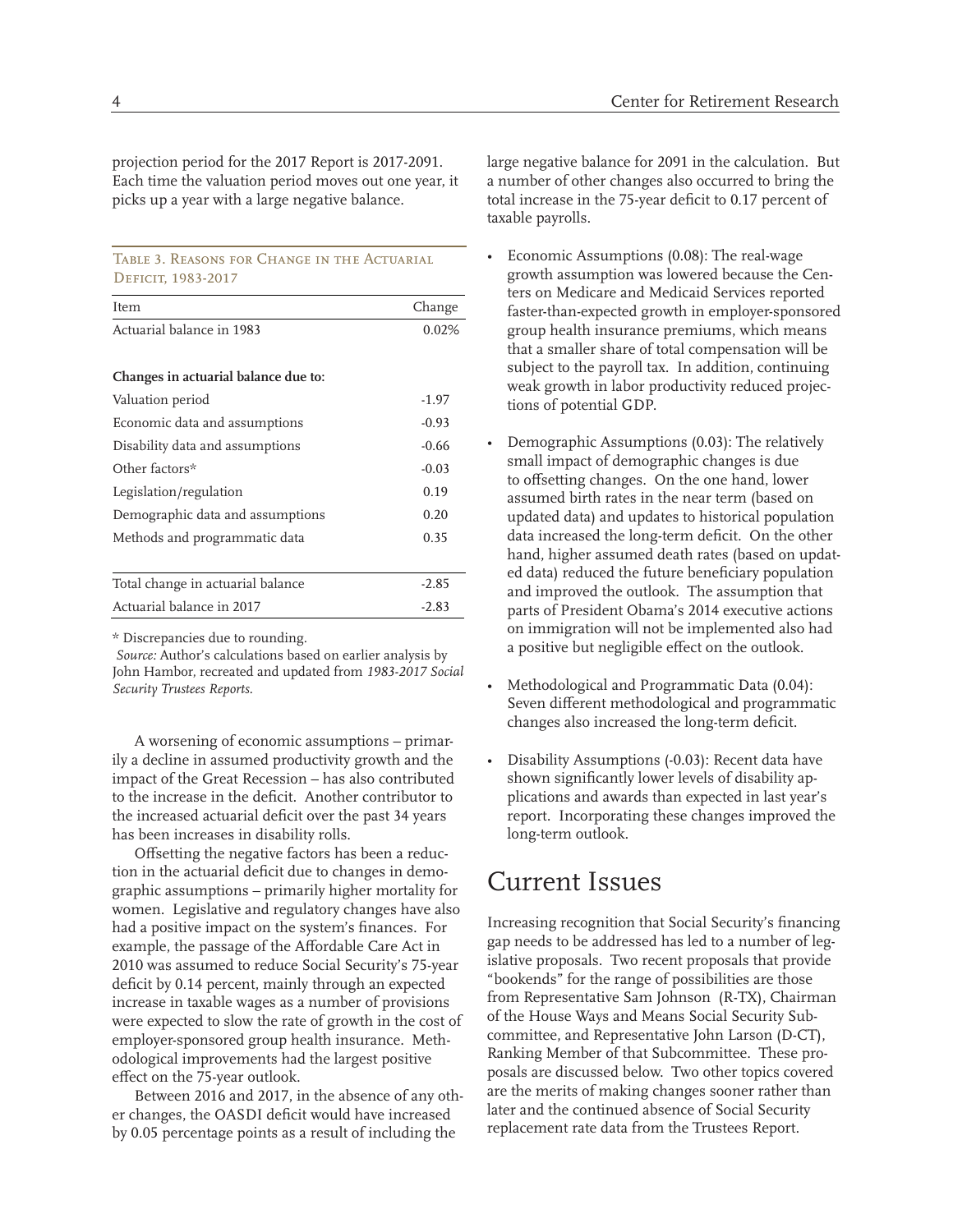## *The Range of Proposals*

Representatives Johnson and Larson have taken very different approaches to restoring solvency to the Social Security program. As shown in Figure 5 below, Representative Johnson proposes to sharply cut benefits and thereby lower the cost rate to match the current income rate. Representative Larson proposes to slightly enhance benefits and to pay for them and achieve solvency by substantially increasing the income rate.

FIGURE 5. PROJECTED EFFECTS OF JOHNSON AND Larson Proposals on Social Security's Cost and Income Rates



Representative Johnson proposes three major reductions in benefits:

- Raise the Full Retirement Age to 69.
- Cut benefits for above-average earners.
- Reduce cost-of-living adjustments (COLAs). Eliminate the COLA for individuals with income above \$85,000 (\$170,000 for couples).
	- Use a chain-weighted index for those below.

The best way to gauge the impact of these three changes is to examine the ratio of proposed to current benefits at different points in the earnings scale. Because the impact of eliminating the COLA increases over the retirement span, it is helpful to look at individuals at age 85. As Figure 6 indicates, low earners are basically held harmless, while mediumearner benefits are cut to 77 percent of those provided under current law, higher earners to 40 percent, and maximum earners to 34 percent. Although the benefit cuts look progressive, the earnings levels associated with the "well paid" are quite low. The

Figure 6. Benefits as Percentage of Current Law Scheduled Benefits at Age 85 in 2080 Under



*Source:* Author's calculations from U.S. Social Security Administration (2016).

medium worker, who sees benefits drop to 77 percent of current law, earned \$49,121 in 2016 and the "high" earner, who sees benefits drop to 40 percent of current law, earned \$78,594.

In contrast, Representative Larson's proposal consists of two significant revenue changes and a series of small benefit enhancements:

- Increase the combined OASDI payroll tax of 12.4 by 0.1 percent per year until it reaches 14.8 percent in 2042.
- Apply the payroll tax on earnings above \$400,000 and on all earnings once the taxable maximum reaches \$400,000, with a small offsetting benefit for these additional taxes.
- Enhance benefits.
	- Use the Consumer Price Index for the Elderly (CPI-E), which rises faster than the CPI-W, to adjust benefits for inflation.
	- Increase the special minimum benefit.
	- Raise the first factor in the benefit formula.
	- Increase thresholds for taxation of benefits under the personal income tax.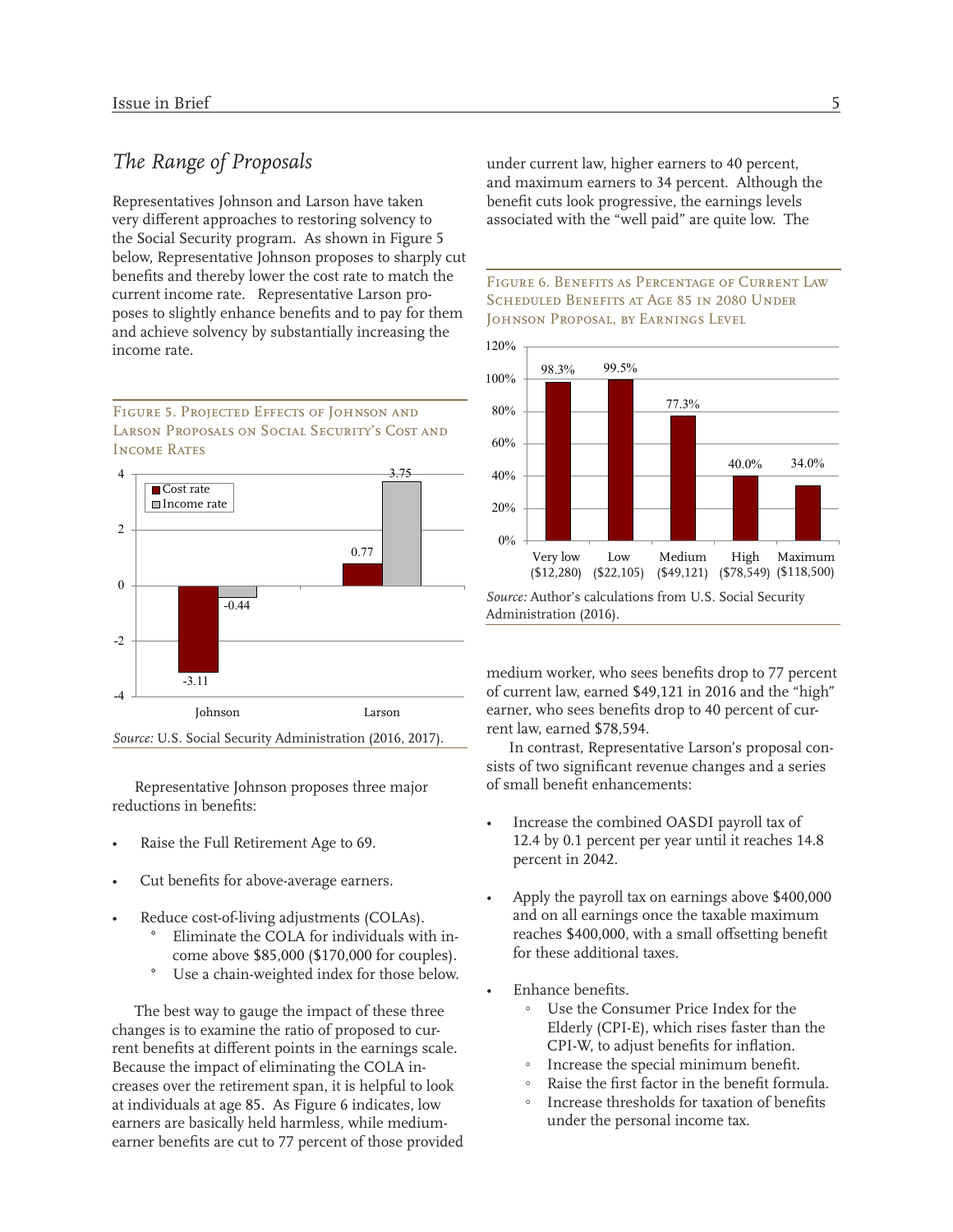Representative Larson's proposal clarifies the types of changes necessary on the revenue side to essentially maintain current benefit levels.

These two proposals are very useful because they essentially bracket the range of options. The American people need to let their representatives in Congress know how they would like the elimination of Social Security's 75-year shortfall allocated between benefit cuts and tax increases – 100 percent with benefit cuts, 100 percent with tax increases, 50 percent/50 percent, 75 percent/25percent, or 25 percent/75 percent?

## *Fixing Social Security Sooner Rather Than Later*

The arguments for acting sooner rather than later are compelling. First, early action has important implications for distributing the burden across generations. The fact that the country has not taken any steps to restore balance since the substantial deficits first appeared in the 1990s means that most baby boomers have escaped completely from contributing to a solution. Second, eliminating the deficit will restore people's faith in the program and make them feel more secure about retirement. Third, to the extent that changes are phased in, early action allows workers to adjust their savings and retirement plans to offset any cuts.

What is not true, however, is that delay makes fixing the program more expensive. The reason delaying a fix *appears* more expensive is that the 75-period under consideration changes. For example, the 2017 Trustees Report shows that closing the 75-year deficit would require a 2.76-percentage-point payroll tax increase now compared to a 3.98-percentage-point payroll tax increase in 2034, the year in which the Trust Fund is exhausted. (Note that the 2.76-percentage-point increase is less than the 2.83 percent deficit because it excludes the one-year reserve and includes some behavioral responses.)

The required tax increases are different because they reflect differences in the two 75-year projection periods. The 75-year period from 2017-2091 includes years when the Trust Fund still exists and the cost rate has not reached its maximum, as the ratio of retirees to workers is still increasing. The 75-period from 2034-2108 would no longer be buffered by a Trust Fund and the retiree/worker ratio will have plateaued at a high level. Thus, the cost of the later 75-year period is much higher than that of the earlier one.

The answer is very different if the period is held constant. Over the two periods combined – that is the years 2017-2108 – the cost is the same whether starting early or late (see Table 4). Reforms beginning in 2017 would require a payroll tax increase of 2.76 percentage points until 2091, followed by an increase of about 5.24 percentage points thereafter. Reforms beginning in 2034 would require a payroll tax increase of 3.98 percentage points from 2034 to 2108. Thus, regardless of the timing of the reform, the average percentage tax increase is the same over the 92-year period.

That being said, raising the tax rate more gradually would have a less dramatic effect on the economy – adding one more reason to act sooner rather than later.

|                                                   |  | $\Lambda$ nuul ava |
|---------------------------------------------------|--|--------------------|
| 2017-2108                                         |  |                    |
| TABLE 4. REQUIRED TAX INCREASE TO COVER BENEFITS, |  |                    |

|               |       |       |       | 2017-2033 2034-2091 2092-2108 Annual avg. |
|---------------|-------|-------|-------|-------------------------------------------|
| Start in 2017 | 2.76% | 2.76% | 5.24% | 3.24%                                     |
| Start in 2034 | 0.00  | 3.98  | 3.98  | 3.24                                      |
|               |       |       |       |                                           |

Note: The 2.76-percentage-point tax increase differs from the 2.83-percent deficit in two ways: it excludes a one-year reserve and includes some behavioral responses. *Source:* Author's calculations from *2017 Social Security Trustees Report.*

### *Replacement Rate Data Still Missing*

In the 2014 Report, the Chief Actuary noted in his "Statement of Actuarial Opinion" that the Trustees had eliminated data on benefit replacement rates. The deleted table showed, for hypothetical workers at different earnings levels and for different claiming ages, both historical and projected benefits adjusted for inflation and benefits as a percentage of pre-retirement earnings. Figure 7 (on the next page) shows a portion of this table from the 2013 Report.

These data are important. First, they are useful to individuals who need to plan for their own retirement and to companies contemplating establishing a retirement plan for their workers. Second, they show how changes in the law affect retirement security. The 2015 Technical Panel on Assumptions and Methods argued for restoring replacement rate information to the Trustees Report.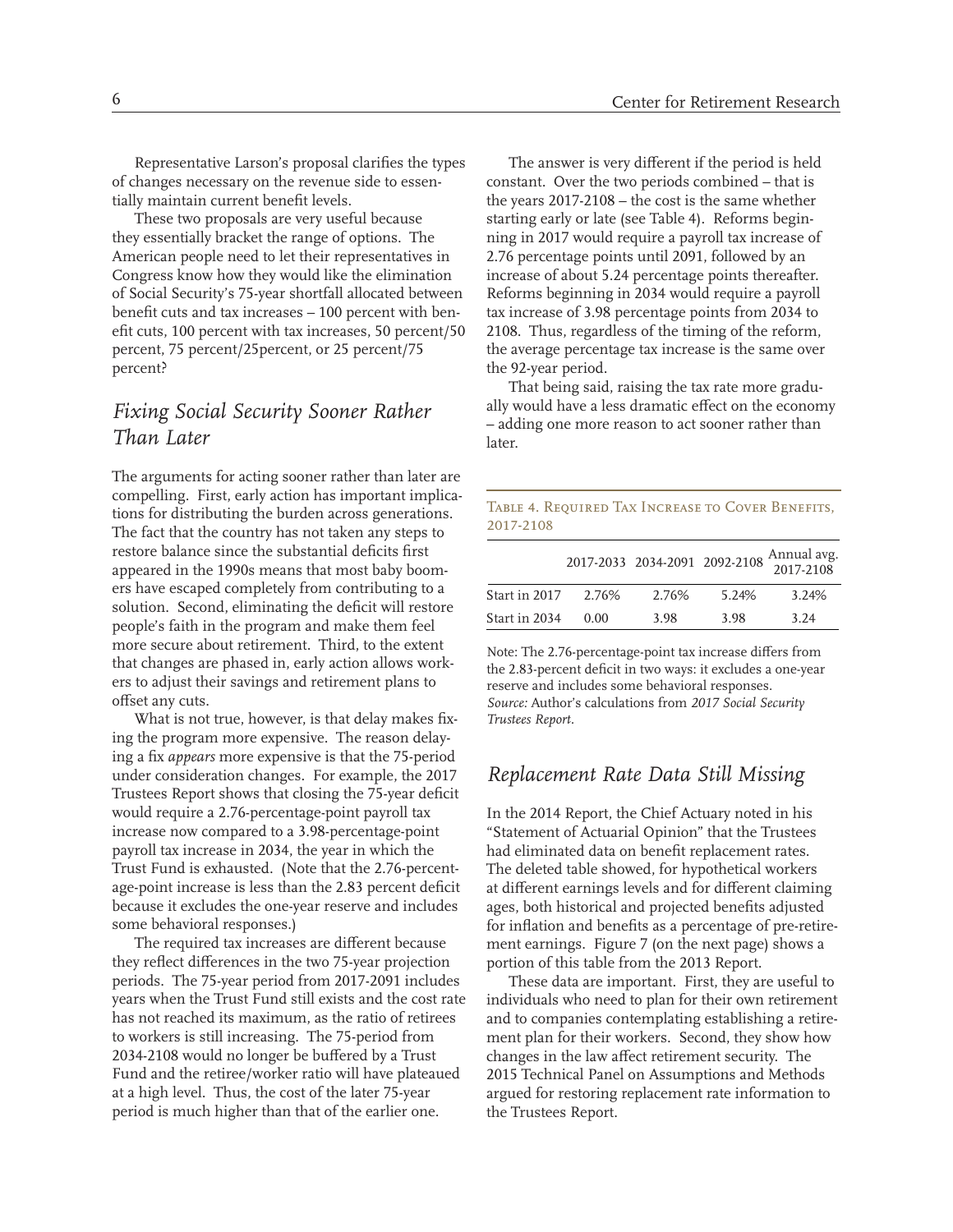|                    | Retirement at normal retirement age |         | Retirement at age 65    |            |             |            |  |
|--------------------|-------------------------------------|---------|-------------------------|------------|-------------|------------|--|
|                    | CPI-indexed                         |         |                         |            | CPI-indexed |            |  |
|                    | Age at                              | 2013    | Percent of              | Age at     | 2013        | Percent of |  |
| Year attain age 65 | retirement                          | dollars | earnings                | retirement | dollars     | earnings   |  |
|                    |                                     |         | Scaled medium earnings: |            |             |            |  |
| 2015               | 66:0                                | 18,935  | 41.2                    | 65:0       | 17,668      | 39.5       |  |
| 2020               | 66:2                                | 20,198  | 39.6                    | 65:0       | 18.622      | 37.1       |  |
| 2030               | 67:0                                | 23,538  | 40.9                    | 65:0       | 20,400      | 36.3       |  |
| $2040$             | 67:0                                | 26,404  | 41.0                    | 65:0       | 22,885      | 36.3       |  |
| 2050               | 67:0                                | 29.497  | 41.1                    | 65:0       | 25,561      | 36.4       |  |
| 2060               | 67:0                                | 32,835  | 41.1                    | 65:0       | 28,456      | 36.4       |  |
| 2070               | 67:0                                | 36,500  | 41.1                    | 65:0       | 31,634      | 36.4       |  |
| 2080               | 67:0                                | 40,589  | 41.0                    | 65:0       | 35,177      | 36.4       |  |
| 2090               | 67:0                                | 45,274  | 41.0                    | 65:0       | 39,236      | 36.3       |  |

Figure 7. Portion of Replacement Rate Table in 2013 Trustees Report

Table V.C7.—Annual Scheduled Benefit Amounts for Retired Workers with Various Pre-Retirement Earnings Patterns Based on Intermediate Assumptions, 2015-90

*Source: 2013 Social Security Trustees Report,* Table V.C7.

The Trustees did not restore the replacement rate data in the 2017 Report. Fortunately, replacement rate data can be found in a recently released Social Security Actuarial Note (Number 2017.9).

# Conclusion

The 2017 Trustees Report confirms what has been evident for almost three decades – namely, Social Security is facing a long-term financing shortfall which equals 0.9 percent of GDP. The changes required to fix the system are well within the bounds of fluctuations in spending on other programs. For example, defense outlays went down by 2.2 percent of GDP between 1990 and 2000 and up by 1.7 percent of GDP between 2000 and 2010.

While Social Security's shortfall is manageable, it is also real. The long-run deficit can be eliminated only by putting more money into the system or by cutting benefits. There is no silver bullet. Representatives Johnson and Larson propose plans that eliminate the 75-year deficit solely through benefit cuts and solely through tax increases, respectively. These are useful "bookends," highlighting that policymakers need guidance about how Americans want the burden of fixing Social Security allocated between benefit cuts and tax increases. Finding a mechanism to communicate those preferences to Congress is the big challenge. Once the preferred allocation is determined, filling in the specifics is relatively easy.

Stabilizing the system's finances should be a high priority to restore confidence in our ability to manage our fiscal policy and to assure working Americans that they will receive the income they need in retirement.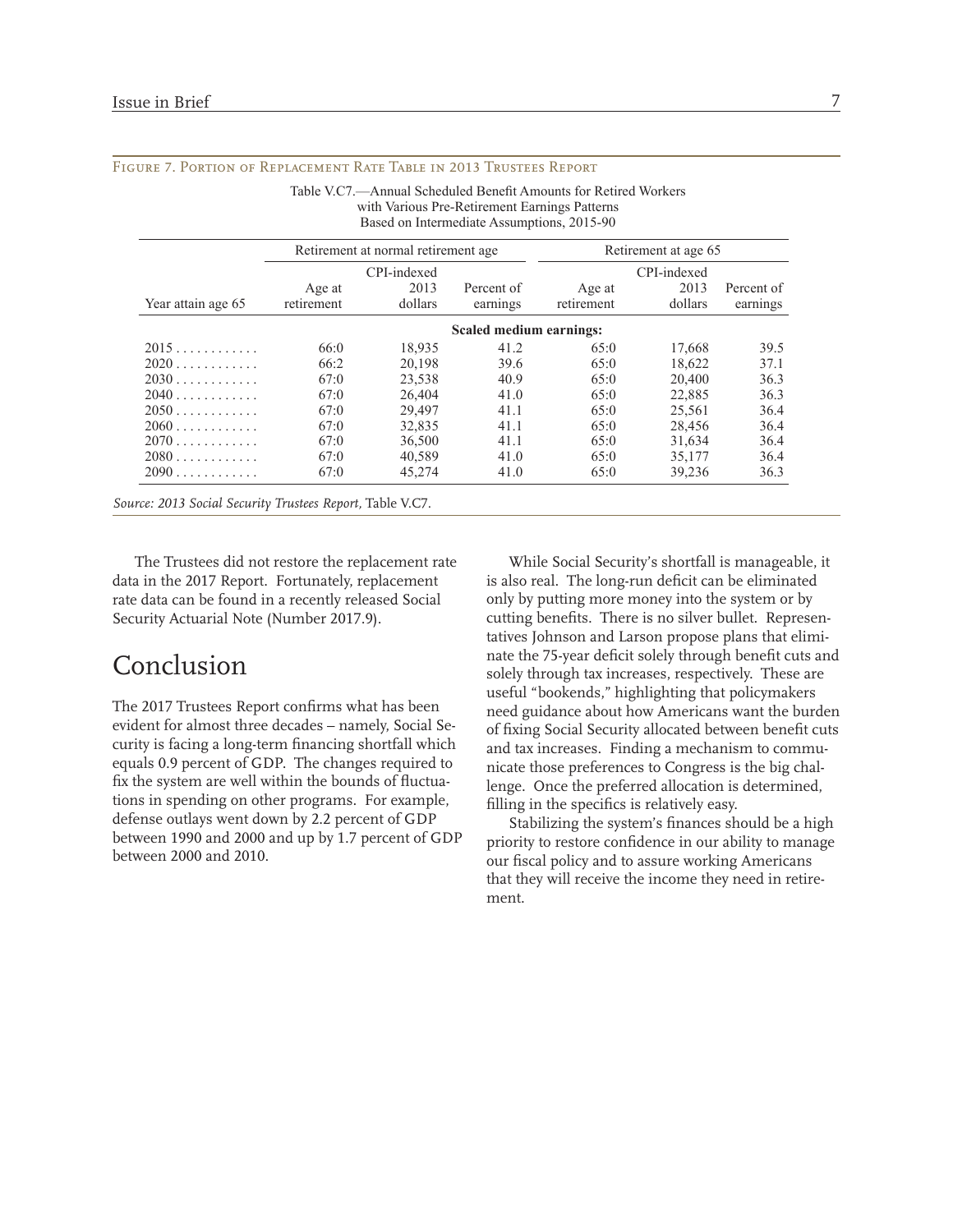# References

- Clingman, Michael, Kyle Burkhalter, and Chris Chaplain. 2017. "Replacement Rates for Hypothetical Workers." Actuarial Note Number 2017.9. Baltimore, MD: U.S. Social Security Administration.
- U.S. Social Security Administration. 1983-2017. *The Annual Reports of the Board of Trustees of the Federal Old-Age and Survivors Insurance and Federal Disability Insurance Trust Funds.* Washington, DC: U.S. Government Printing Office.
- U.S. Social Security Administration. 2017. Estimates of the Financial Effects of H.R. 1902, the *Social Security 2100 Act.* (April 5). Baltimore, MD. Available at: https://www.ssa.gov/oact/solvency/JLarson\_20170405.pdf
- U.S. Social Security Administration. 2016. Estimates of the Financial Effects of H.R. 6489, the Social Security Reform Act of 2016 (December 8). Baltimore, MD. Available at: https://www.ssa.gov/oact/ solvency/SJohnson\_20161208.pdf
- U.S. Social Security Advisory Board. 2015. *Report of the 2015 Technical Panel on Assumptions and Methods.* Washington, DC.